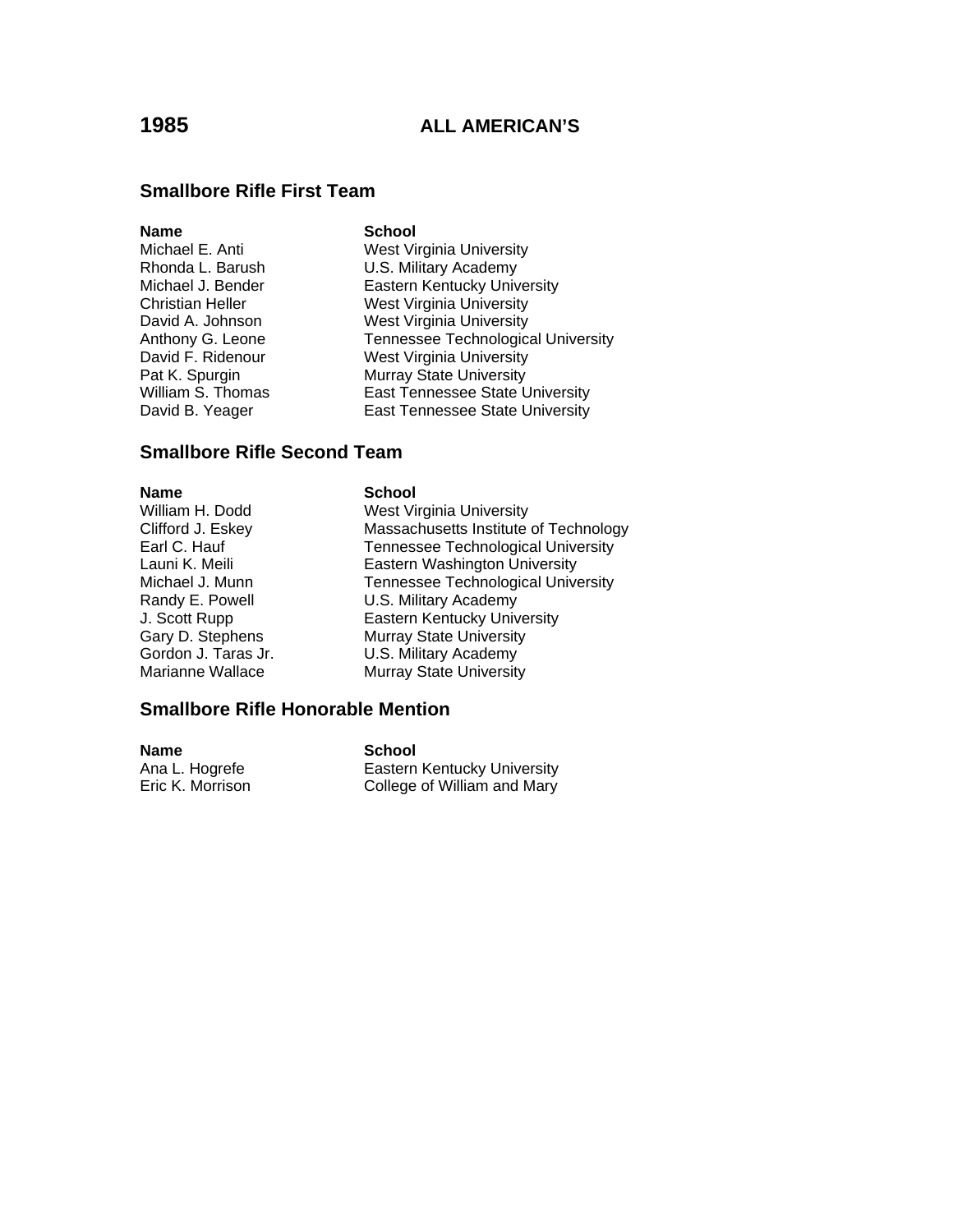### **Air Rifle First Team**

#### **Name** School

Michael E. Anti West Virginia University William H. Dodd West Virginia University Clifford J. Eskey Massachusetts Institute of Technology Christian Heller West Virginia University David A. Johnson West Virginia University Launi K. Meili **Eastern Washington University** David F. Ridenour West Virginia University Pat K. Spurgin **Murray State University**<br>Marianne Wallace Murray State University Murray State University David B. Yeager **East Tennessee State University** 

### **Air Rifle Second Team**

Denise L. Loring King's College

#### **Name School**

Alan T. Arwine **Kansas State University** Rhonda L. Barush U.S. Military Academy Michael J. Bender **Eastern Kentucky University** Jesse J. Johnston Tennessee Technological University Anthony G. Leone Tennessee Technological University Bart S. McNealy West Virginia University Randy E. Powell **U.S. Military Academy** Gordon J. Taras Jr. **U.S. Military Academy** William S. Thomas **East Tennessee State University** 

### **Air Rifle Honorable Mention**

**Name** School

Roger Davidson **West Virginia University**<br>
David W. Passmore **Castern Kentucky Unive** Eastern Kentucky University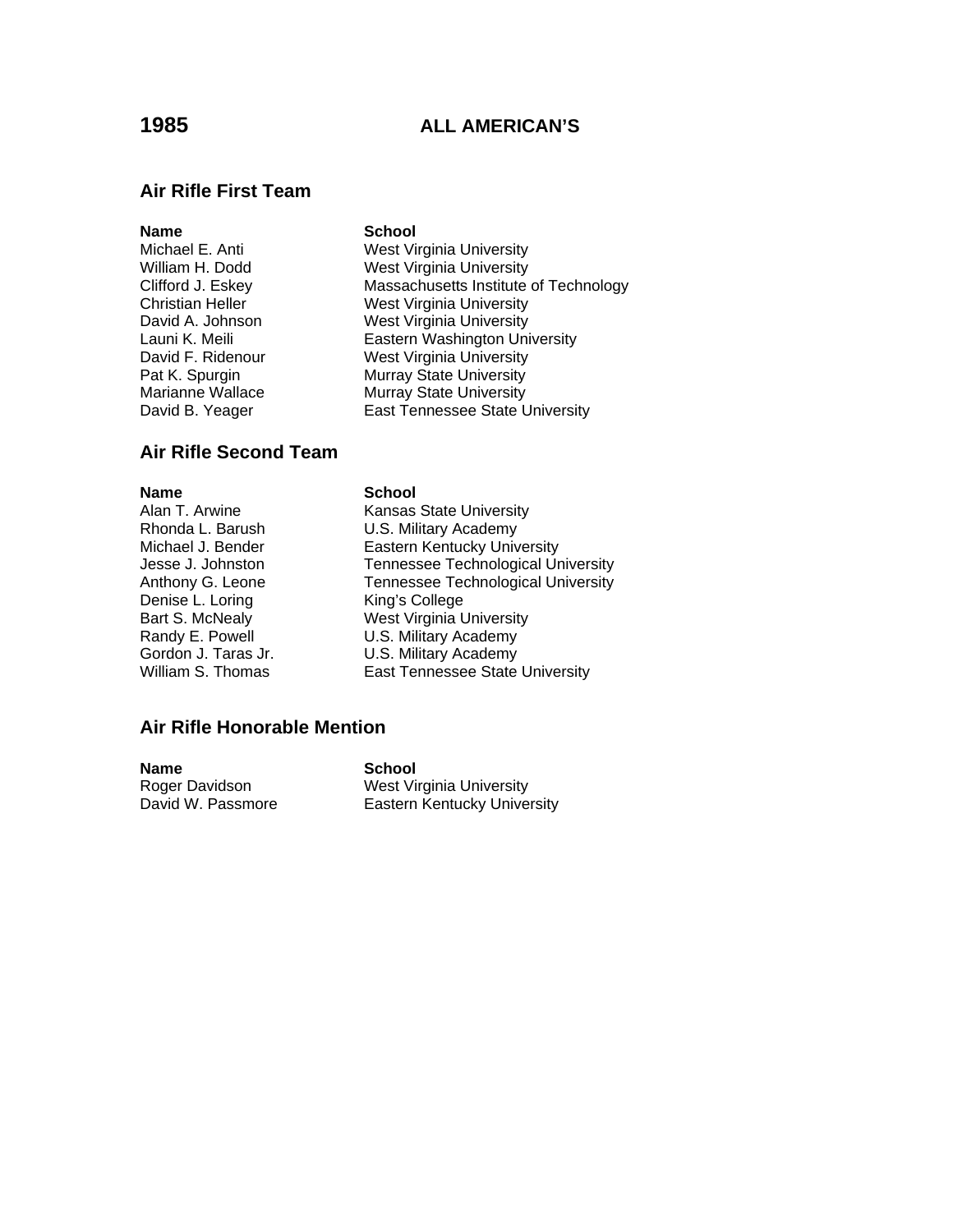## **Free Pistol First Team**

### **Name** School

David C. McCormick J. Jarrett Minton III University of Virginia Stuart B. Munsch **U.S. Naval Academy** Richard K. Roberts The Citadel Richard R. Rutkowski U.S. Naval Academy Richard L. Shelton **U.S. Military Academy** Forest D. Thola **U.S. Naval Academy** 

Brad L. Anderson U.S. Military Academy Jerry L. Martin Massachusetts Institute of Technology<br>David C. McCormick Morwich University

### **Standard Pistol First Team**

#### **Name** School

Richard G. Almes<br>
Curtis D. Berger<br>
Cregon Stat Dale W. Levering The Citadel

**Oregon State University** David R. Brown **Oregon State University** Jerry L. Martin **Massachusetts Institute of Technology** J. Jarrett Minton III University of Virginia Stuart B. Munsch **B. Australian Contains U.S. Naval Academy**<br>Richard L. Shelton **B. U.S. Military Academy** U.S. Military Academy Forest D. Thola **U.S. Naval Academy** Gary Wheeler **Cary Wheeler Cregon State University** 

## **Standard Pistol Honorable Mention**

**Name School**<br>David C. McCormick **Notwich** Richard K. Roberts

Norwich University<br>The Citadel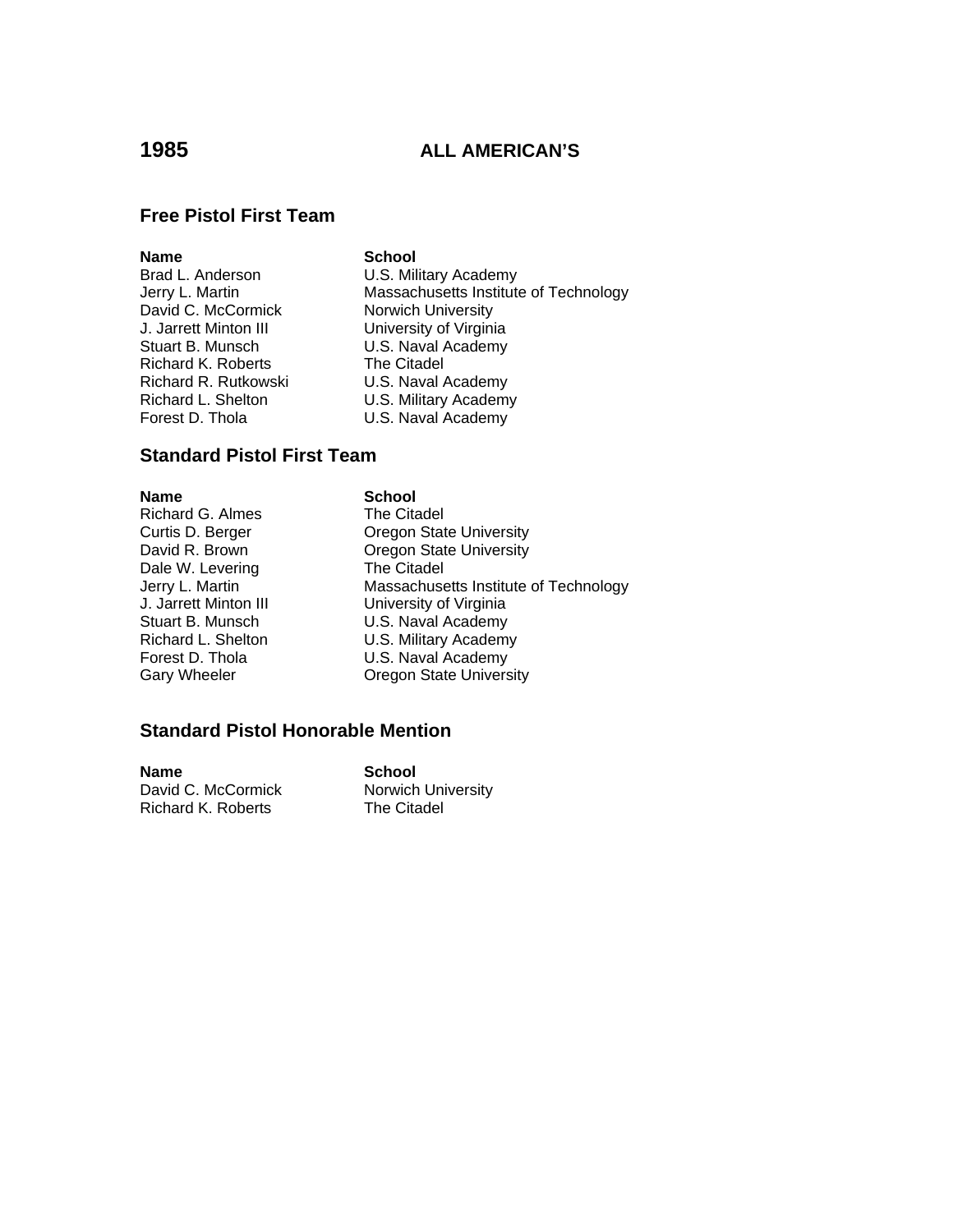## **Air Pistol First Team**

**Name School**<br>
Curtis Berger **School**<br>
Oregon David C. McCormick<br>
J. Jarrett Minton III Christen University of Virgini J. Jarrett Minton III **Conservent University of Virginia**<br>Stuart B. Munsch **U.S. Naval Academy** Richard K. Roberts The Citadel Michael A. Tobin U.S. Naval Academy<br>Gary Wheeler Coregon State Univers

Curtis Berger **Curtis Berger** Oregon State University<br>
Jerry L. Martin **Carry Communist Contracts** Institute Massachusetts Institute of Technology U.S. Naval Academy Richard L. Shelton U.S. Military Academy<br>
Forest D. Thola U.S. Naval Academy U.S. Naval Academy **Oregon State University** 

## **Air Pistol Honorable Mention**

**Name School**<br>
Roberto L. Landrau **Comparent Roberto L. Landrau** Dale W. Levering The Citadel

Massachusetts Institute of Technology Andrew F. Metroka **U.S. Naval Academy**